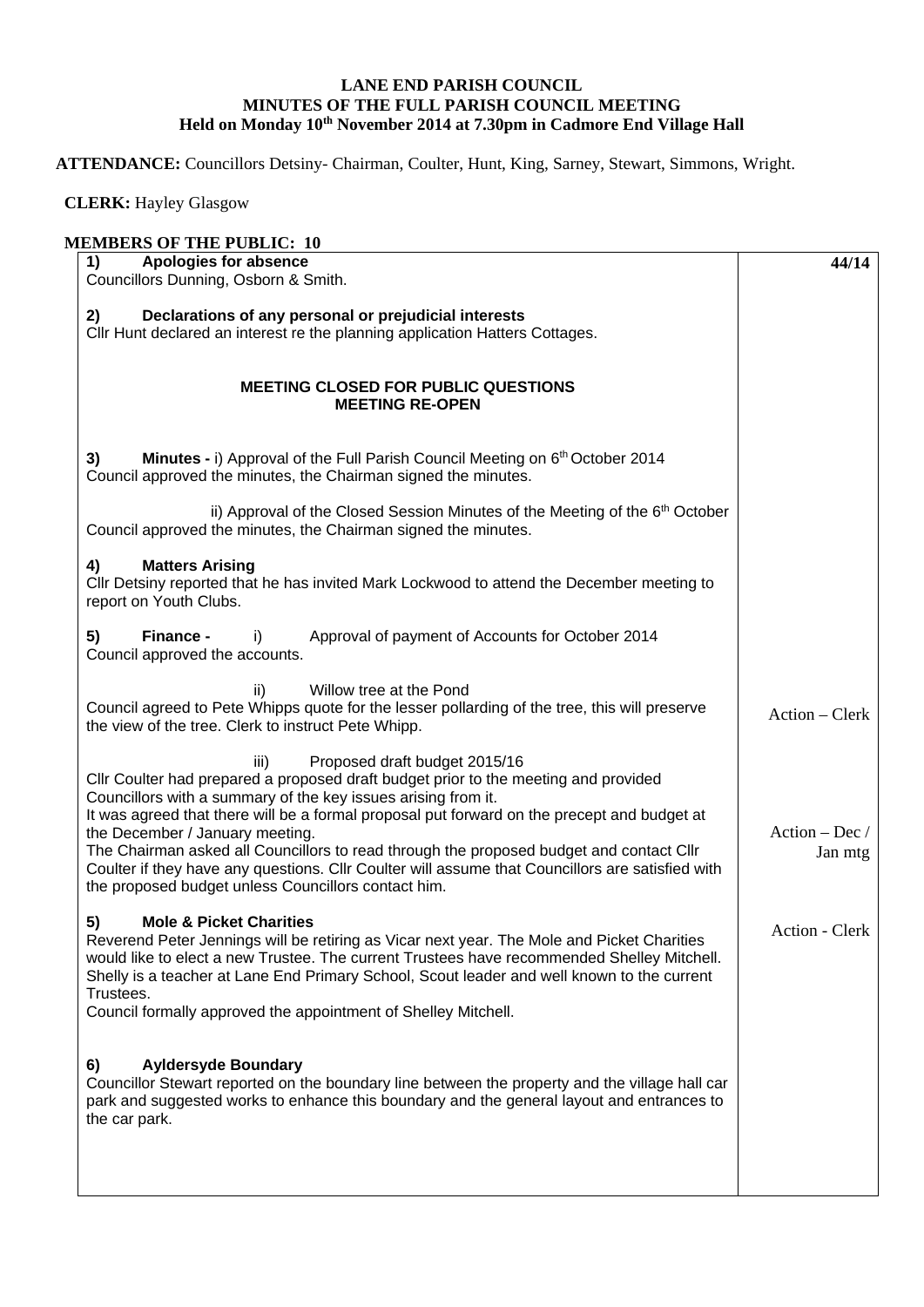|                                                                                                                                                                                                                                                                                                                                                                                                                                                                                                                                                                                                                                                                                      |                                                      |                                                                                                                                                                                                                                                                                                                                                                                                                                                                                                                                                                                                                   | 46/14 |  |  |  |
|--------------------------------------------------------------------------------------------------------------------------------------------------------------------------------------------------------------------------------------------------------------------------------------------------------------------------------------------------------------------------------------------------------------------------------------------------------------------------------------------------------------------------------------------------------------------------------------------------------------------------------------------------------------------------------------|------------------------------------------------------|-------------------------------------------------------------------------------------------------------------------------------------------------------------------------------------------------------------------------------------------------------------------------------------------------------------------------------------------------------------------------------------------------------------------------------------------------------------------------------------------------------------------------------------------------------------------------------------------------------------------|-------|--|--|--|
| Council agreed that the boundary line that was discussed, and tentatively marked out on site<br>by Katy Dunn, appeared to be the agreed position, but considered that further dialogue with<br>the Village Hall Committee and adjacent property owners located down from the car park was<br>necessary before a decision on the car park, the entrances and current layout can be made.                                                                                                                                                                                                                                                                                              | $Action - Cll$<br><b>Stewart</b>                     |                                                                                                                                                                                                                                                                                                                                                                                                                                                                                                                                                                                                                   |       |  |  |  |
| CIIrs Osborn and Stewart will meet with Katy Dunn further to finalise exact boundary lines<br>which it is hoped will be formally ratified by Council at the December meeting.                                                                                                                                                                                                                                                                                                                                                                                                                                                                                                        |                                                      |                                                                                                                                                                                                                                                                                                                                                                                                                                                                                                                                                                                                                   |       |  |  |  |
| Clerk's report<br>7)<br>The Clerk reminded all Councillors that the Christmas in the Village event would be on Friday<br>5 <sup>th</sup> December 2014 from 6.30pm to 8.30pm in the Lane End Village Hall.<br>The Clerk recommended that Council accepts the quote from SSE for the new street light to<br>be installed on Sandage Road, without the barrier Council previously requested. This was<br>agreed by Council.<br>The Clerk reported that she had received a request for a gas pipe to be laid to no 7 Ditchfield                                                                                                                                                         | Action – Clerk                                       |                                                                                                                                                                                                                                                                                                                                                                                                                                                                                                                                                                                                                   |       |  |  |  |
| Cottages. After seeking advice from the Open Spaces Society it would appear that an<br>Easement should be issued. The Clerk will advise the property owner.                                                                                                                                                                                                                                                                                                                                                                                                                                                                                                                          |                                                      |                                                                                                                                                                                                                                                                                                                                                                                                                                                                                                                                                                                                                   |       |  |  |  |
| <b>Invitations to Meetings, Correspondence &amp; Reports received</b><br>8)<br>Council noted the report.                                                                                                                                                                                                                                                                                                                                                                                                                                                                                                                                                                             |                                                      |                                                                                                                                                                                                                                                                                                                                                                                                                                                                                                                                                                                                                   |       |  |  |  |
| <b>Matters raised by Councillors</b><br>9)<br>Cllr Coulter reported that several wheelie bins apparently belonging to some of the properties<br>along Manchester Terrace are permanently left on the grass of the common land before the<br>lower duck pond. Clerk to advise the landowner (Dashwood Estate) and request that the<br>property owners be asked not to leave them there.<br>Cllr King reminded Councillors of the M40 meeting on Thursday.<br>CIIr Stewart reported that if Council were to take over the Doctors surgery car park, the<br>minimum Council would require would be for the access road to be resurfaced. Cllr Stewart<br>will draft a statement to WDC. | Action – Clerk                                       |                                                                                                                                                                                                                                                                                                                                                                                                                                                                                                                                                                                                                   |       |  |  |  |
| 10)<br>Planning: To consider new applications and receive Wycombe District Council<br><b>Decisions and Appeals</b>                                                                                                                                                                                                                                                                                                                                                                                                                                                                                                                                                                   | Action - Clerk                                       |                                                                                                                                                                                                                                                                                                                                                                                                                                                                                                                                                                                                                   |       |  |  |  |
| <b>New Applications</b>                                                                                                                                                                                                                                                                                                                                                                                                                                                                                                                                                                                                                                                              |                                                      |                                                                                                                                                                                                                                                                                                                                                                                                                                                                                                                                                                                                                   |       |  |  |  |
| 14/07645/FUL                                                                                                                                                                                                                                                                                                                                                                                                                                                                                                                                                                                                                                                                         | Handleton<br>Common<br>Lane End                      | The Cottage   Demolition of existing garage and erection of 1 x 3 bed<br>detached dwelling with attached garage, replacement garage<br>for existing dwelling and creation of new access (Alternative<br>scheme to 14/06772/FUL)<br>No Objection                                                                                                                                                                                                                                                                                                                                                                   |       |  |  |  |
| 14/07807/FUL                                                                                                                                                                                                                                                                                                                                                                                                                                                                                                                                                                                                                                                                         | <b>Hatters</b><br>Cottage Moor<br>Common<br>Lane End | Householder application for construction of extension to<br>existing detached rear garage<br>No Objection                                                                                                                                                                                                                                                                                                                                                                                                                                                                                                         |       |  |  |  |
| 14/07756/FUL                                                                                                                                                                                                                                                                                                                                                                                                                                                                                                                                                                                                                                                                         | Beeches Farm<br>Marlow Road<br>Lane End              | Demolition of existing dwelling house and detached store and<br>erection of a larger replacement 2-storey 5-bed (mostly<br>underground) eco-dwelling with integral double garage, lower<br>ground gym/playroom/bedroom/bathroom & store/plant room,<br>creation of sunken garden with ramp to garage & array of solar<br>panels on grassed roof area. Creation of a manage adjacent to<br>existing stables<br>Cllr Stewart suggested that he, Cllr Hunt & Cllr Smith<br>should meet with the property owners on site.<br>This should then be further considered at the December<br><b>Parish Council Meeting.</b> |       |  |  |  |
| 14/07724/FUL                                                                                                                                                                                                                                                                                                                                                                                                                                                                                                                                                                                                                                                                         | Mast 569<br>Widdenton                                | Installation of 4 x additional 0.3m dishes on existing 31m<br>lattice tower                                                                                                                                                                                                                                                                                                                                                                                                                                                                                                                                       |       |  |  |  |